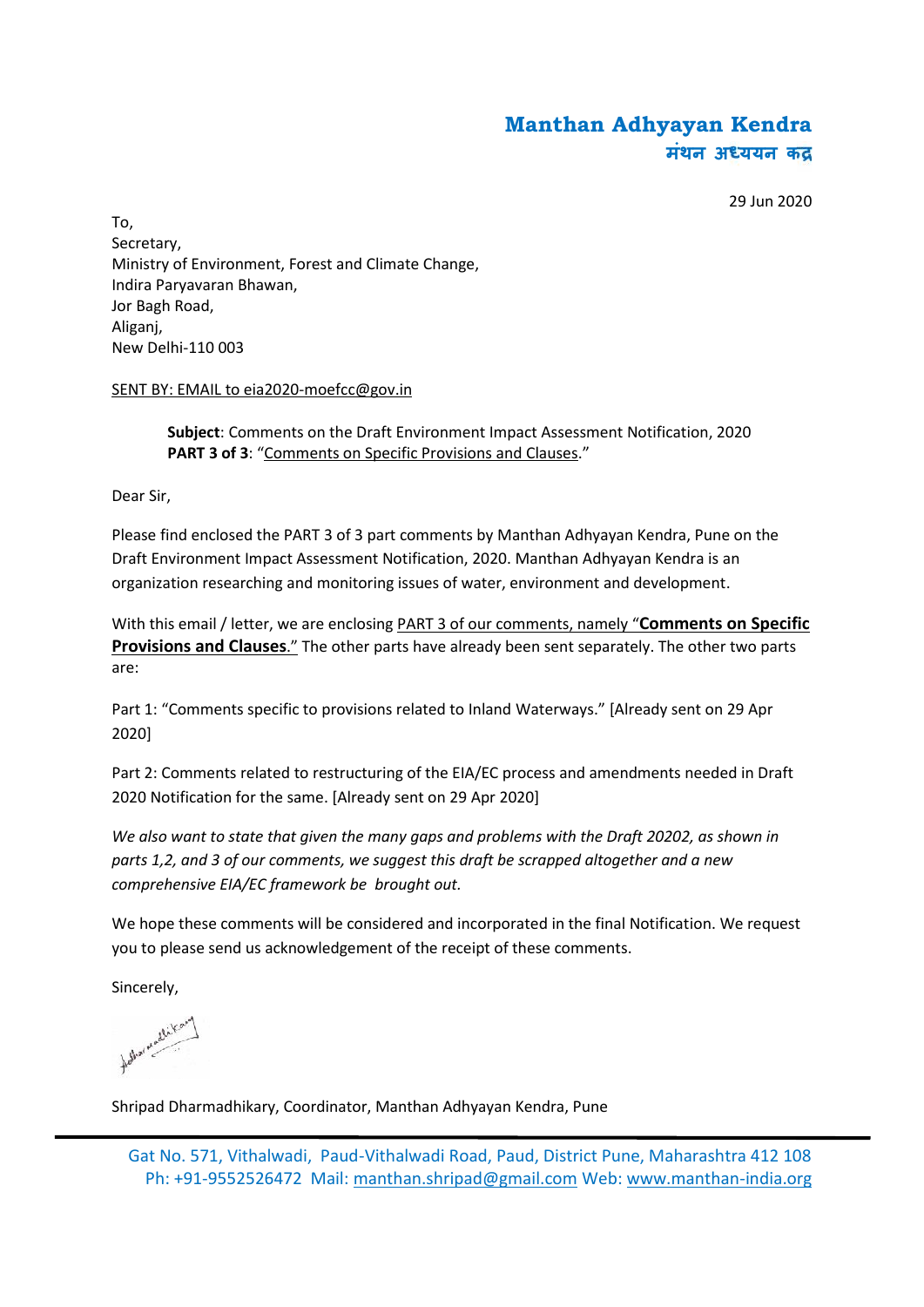# **Comments from Manthan Adhyayan Kendra, Pune on EIA draft Notification 2020**

#### **PART 3 -COMMENTS ON SPECIFIC PROVISIONS AND CLAUSES**

#### **PROCEDURAL COMMENTS**

- 1. This new Draft EIA notification 2020 should be made available in every official language mentioned in the  $8<sup>th</sup>$  schedule of the constitution. This is to ensure effective public participation.
- 2. Public consultations should not be limited just to seeking comments on the soft copy of the draft, as this will leave out many people from participating. Regional or state level consultations should be organised, especially in areas where environment is badly affected and / or likely to be so affected.

#### **COMMENTS ON SPECIFIC PROVISIONS AND CLAUSES - LIST**

The comments on specific provisions and clauses are listed below and elaborated after the list.

- 3. Include River-Bed Dredging In The Definition of Capital Dredging
- 4. Revamp Concept, Definition and Process of Environment Impact Assessment and EIA Report
- 5. Definition of Expansion Should be the Dictionary Definition with No Lower Limits to Assess Impacts
- 6. Change Criteria and Framework of Categorisation of Projects in A, B1 and B2 **Category**
- 7. Include Decommissioning in the Project Life Cycle
- 8. Scope of Public Consultation Should not be Narrowed Down
- 9. Levelling of Land Prior to EC Should Not be Allowed
- 10. Lack of Transparency on "Strategic Considerations" is Too Sweeping
- 11. Restructuring and Reforming the EAC
- 12. Restore Right of EAC to Prescribe Additional TOR
- 13. Validity of ToRs and ECs is Excessive: Reduce It
- 14. Baseline Data Should be Collected for the Full Year
- 15. For Assessing Expansion Use all Data Available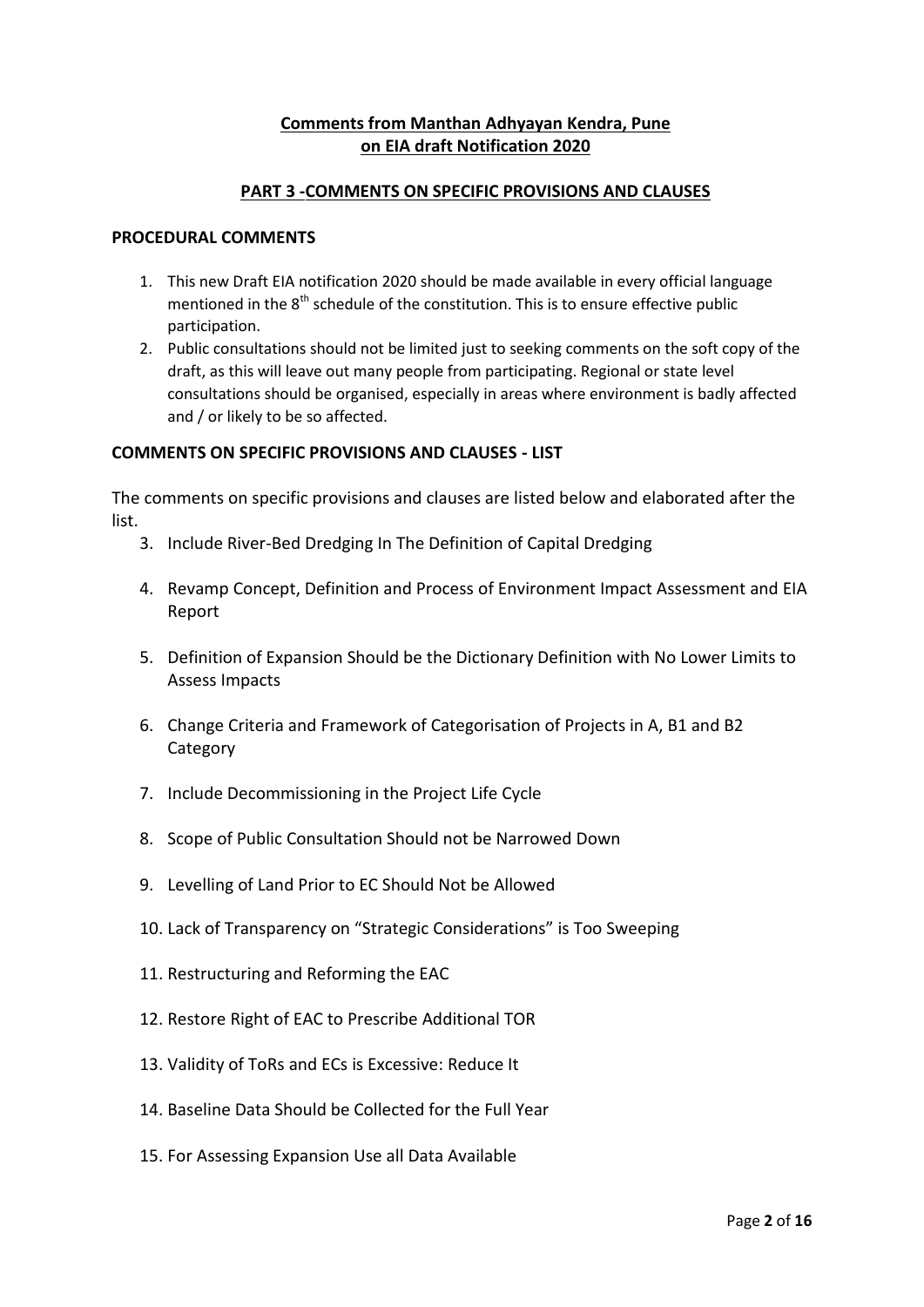- 16. EAC Should have Powers to Seek Extra Studies As Needed
- 17. Minutes of EAC Meetings Should be Public Right Away after the Meeting
- 18. Concealment or Submission of False Information Should lead to Automatic Rejection
- 19. Significant Amendments to EC Should Requirement Additional EIA and Public Hearing
- 20. All Documents to be Made Available in Public Domain
- 21. Compliance Monitoring to be Every Six Months
- 22. Liability for Violations in Case of Transfer of EC
- 23. Who can take cognisance of violations
- 24. Provision for Post Facto Clearance in Case of Violations Be Deleted
- 25. Addressing Non-Compliance is Very Weak
- 26. Don't Use DMF for Implementation of EMP
- 27. List of Projects Exempted from EC is too Sweeping
- 28. Schedule Entries

# **COMMENTS ON SPECIFIC PROVISIONS AND CLAUSES – DETAILED REASONING AND RECOMMMENDATIONS**

#### **3. Include River-Bed Dredging In The Definition of Capital Dredging**

Relevant Provisions: Clause 3(8) defines "Capital dredging" as a "one-time process" involving removal of virgin material from the sea bed …

Our Reason/Justification: As river-bed dredging also has huge environmental impacts, and many of the inland waterways will require capital dredging in rivers, the definition should include dredging from river bed also. Further, capital dredging is often, but not always, only a one time process.

Our Suggestion: Capital Dredging be defined as: "means an infrequent, usually but not always first time, process involving removal of sediment, which is generally virgin material from the sea bed or river bed to create, or deepen a shipping channel in order to serve larger ships. This includes dredging activity inside and outside the ports or harbours, channels, river ports and terminals ;"

# **4. Revamp Concept, Definition and Process of Environment Impact Assessment and EIA Report**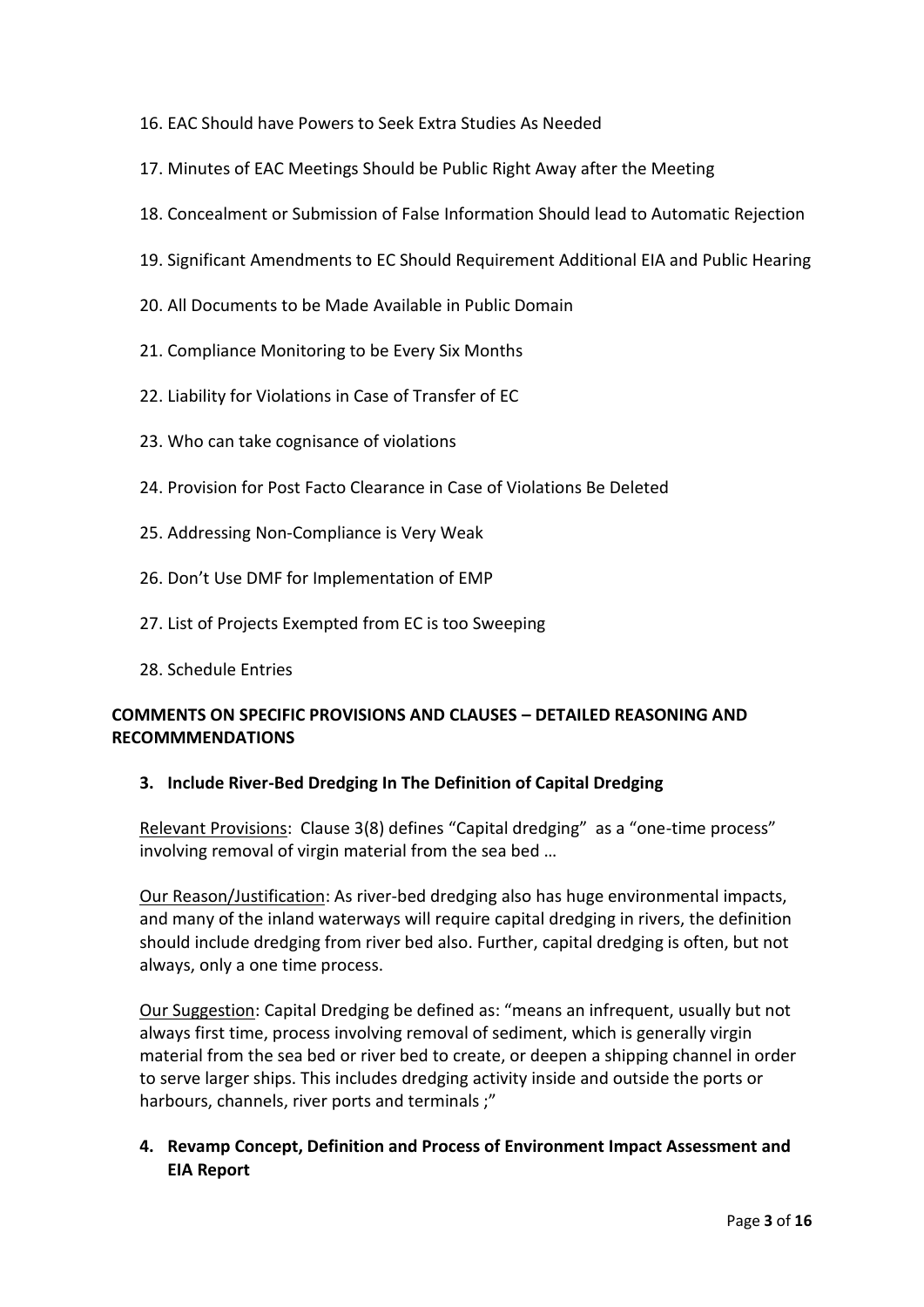Relevant Provisions: Clause 3(23) defines "Environment Impact Assessment (hereinafter referred to as 'EIA') Report" as the document prepared by the Project Proponent through an ACO for the proposed project based on the Terms of Reference prescribed by the Regulatory Authority and as per the generic structure given in the Appendix-X of this notification;

Our Reason/Justification: When an EIA is prepared by the Project Proponent, this represents a significant conflict of interest as the PP is keen to show that his proposed project does not have many impacts, else it may get rejected or at least have higher mitigation costs. Similar conflict exists in the PP selecting the ACO, and making a direct payment to it. Moreover, when the EIA is prepared by the ACO, as is done today, local communities, especially affected communities are completely left out. They not only have deep understanding of the local environment, but as affected people, have a right to ensure that impacts are fully assessed. Thus, current method of EIA leads to lack of credibility and quality of EIAs, and inadequate participation.

Our Suggestion: EIA should be prepared by an independent, credible agency – like an EIA Unit which could be autonomous - which will select the ACO based on a existing roster. Payments should be made by PP to the EIA Unit, which will pay the costs of carrying out the EIA. Methodology of preparing the EIA must include joint preparation by ACO and local communities. A peer review of the EIA should be carried out by the EIA Unit and a plagiarism check should be a standard feature before accepting any EIA.

In this matter, it is important to note that the Rule for the *Right to Fair Compensation and Transparency in Land Acquisition, Rehabilitation and Resettlement Act, 2013* that deal with the Social Impact Assessment (SIA) offer a very good framework which can be adopted by the MoEFCC here.

So we suggest that the definition, as well as other provisions relating to the EIA Report and its preparation be amended accordingly.

*We also suggest, as detailed in the Part 2 of our submissions that EIAs of individual projects must be located within higher level impact assessments like strategic impact assessment, regional impact assessment and sectoral impact assessments.* These higher level impact assessments should be carried out before and independently of project level assessments and must be updated on regular basis.

# **5. Definition of Expansion Should be the Dictionary Definition with No Lower Limits to Assess Impacts**

Relevant Provisions: Clause 3(26) defines: "Expansion" to mean any increase in project parameters like area, production as, but "beyond the limits specified for the concerned project", in the schedule or prior-EC or prior-EP, as the case may be, obtained.

Our Reason/Justification **:** This means that if expansion is below this limit, then it won't be counted as expansion. Such limits are then used to provide for whether the project needs to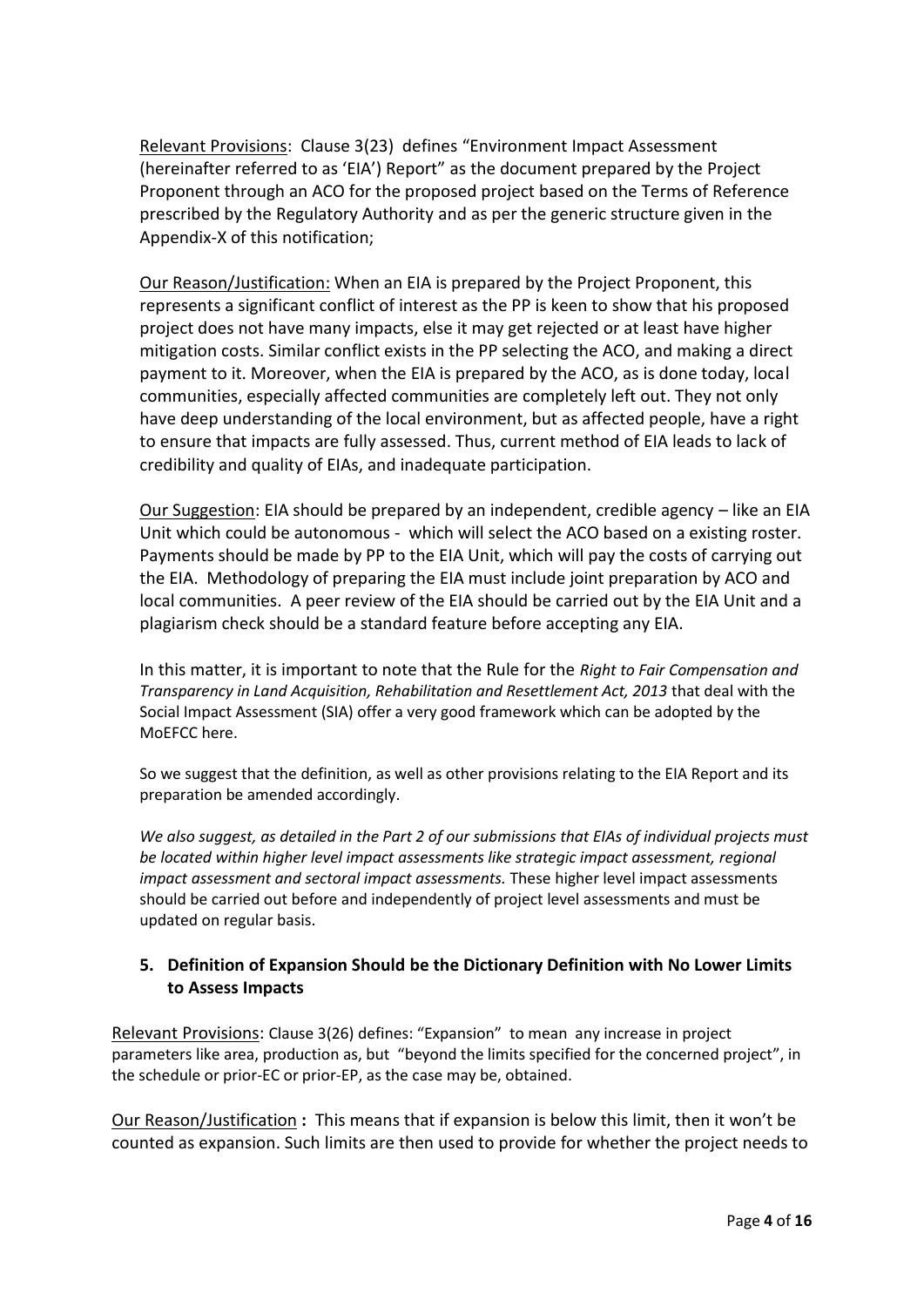do any EIA, public hearing or get EC/EP. This is not correct as there could even small "expansions" that have major impacts.

The provisions related to expansion in Clause 16(1) that layout level of scrutiny and public consultation for expansion are problematic as they link these to extent (quantum) of expansion and not impact of expansion. For e.g. they imply that a mine could expand capacity thru "modernisation" up to 25% and not need an EIA, nor any Public Hearing even with 50% increase in capacity. But impacts would be quite high.

Our Suggestion: The definition of "expansion" should be the dictionary definition, and every project that wants to expand any of the parameters should undergo "screening" and based on this, the level of scrutiny can be decided. Public hearing should be mandatory for all expansion cases.

# **6. Change Criteria and Framework of Categorisation of Projects in A, B1 and B2 Category**

Relevant Provisions: The Draft 2020 categorises projects as A, B1 and B2 with B2 projects not requiring to do any EIA, public hearing and in overwhelming cases not having to go through the appraisal process. General conditions as per Clause 3(30) provides for appraisal of a B1 category project at the central level if certain conditions are met, but the project category does not change.

Our Reason/Justification: This way of categorisation leaves a large number of projects (the B2 projects) out of the scope of any meaningful scrutiny. This is a problem because many of the B2 category projects have serious environmental impacts – for example, inland waterways. Also, exempting B2 category projects from General conditions is problematic for the same reasons. Last but not the least, even in categories of projects that usually may smaller impacts – e.g. small hydro – individual projects could have high impacts. Given this, there is no rationale in exempting *any* project from a proper EIA and appraisal.

An appraisal process ensures that the project proponent has taken every measure to curtail all the social and environmental impact arising due to that project. The procedure of Issuance of prior-EP (Environmental permission) by merely checking for the completion of the project application and providing clearance is virtually no scrutiny in terms of protection of environment.

Draft 2020 proposes only an EMP report for B2 projects and no EIA. But an EMP report without an EIA is really meaningless and illogical – how can you manage the impacts that you don't know? Given that many category B2 projects have very high impacts, a full and proper EIA is a must.

Our Suggestion: The categorisation of A and B should be changed back to the earlier framework where category A are project to be examined at the central level and B at the state level. Category A projects should be subjected to full EIA, public hearing, appraisal etc. Category B projects should undergo a screening process, which will determine the level of EIA that needs to be carried out for the projects, though *every project would need to have its impact assessed through a proper EIA*. Public hearing should be mandatory in case of all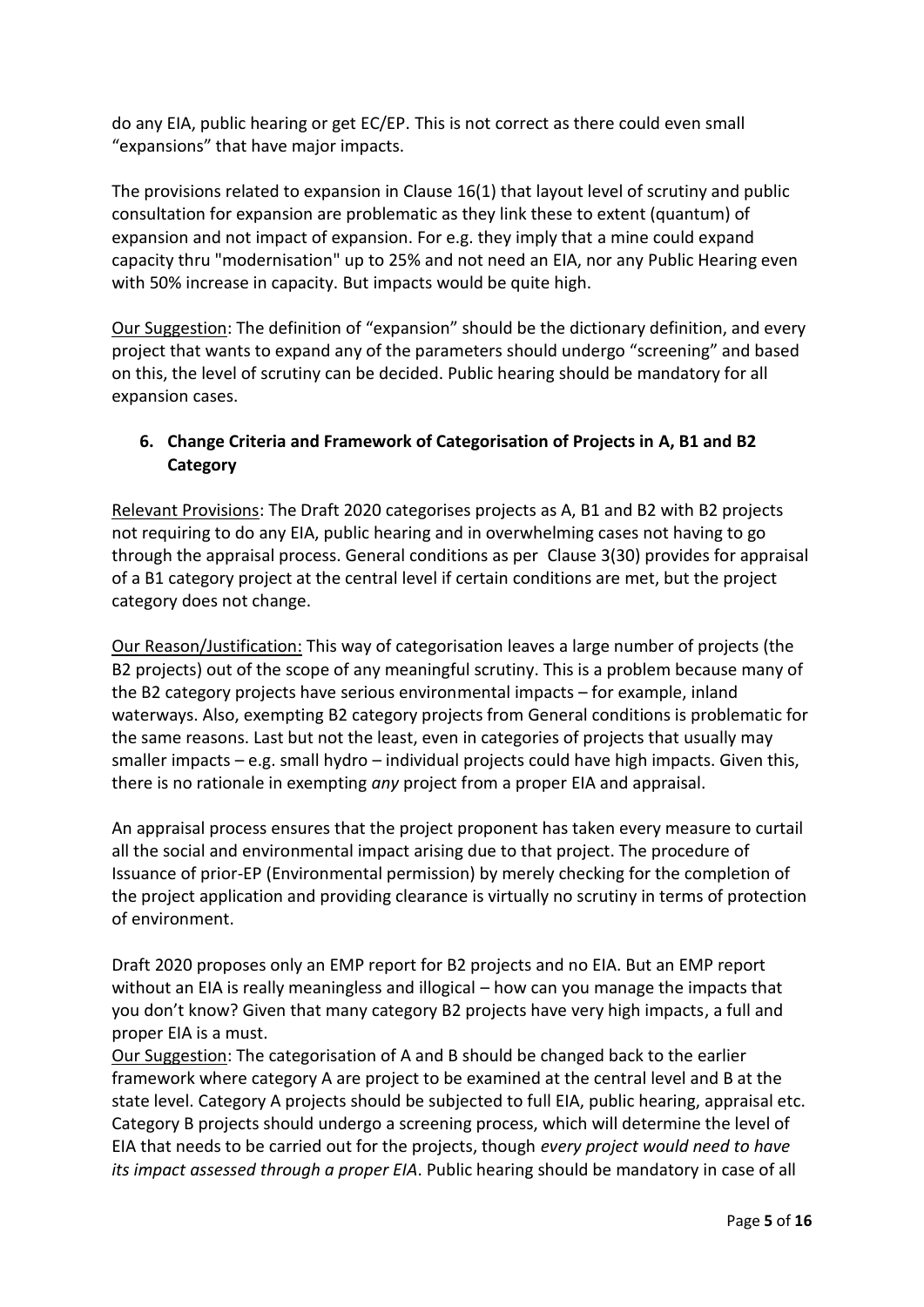projects across all the categories without any exemption. This will also restore the autonomy of the SEAC to the extent of deciding how to treat B category projects.

General conditions that require a B category project to be assessed as an A category should apply to all B category projects. The general conditions should 10 km as the distance criteria and not 5 km as is being proposed for some cases now.

# **7. Include Decommissioning in the Project Life Cycle**

Relevant Provisions: Clause 3(44) defines "Project Life" to include phases of (iii) redundancy or closure or dismantling;

Our Reason/Justification: Project closure in case of several projects would include a process of "decommissioning the project" which would, among other things, include disposal of wastes generated and site remediation. This is not captured in the words "dismantling" or "closure".

Our Suggestion: The word "decommissioning" should be added in the part (iii) of the phases.

# **8. Scope of Public Consultation Should not be Narrowed Down**

Relevant Provisions: Clause 3(46) defines "Public Consultation" to mean "the process by which the concerns of local affected persons and others, who have plausible stake in the environmental impact of the project, are ascertained with a view to appropriately take into account all such material concerns while designing the project." Clause 14(2)(e) lists projects and activities that are exempt from any public consultation. Clause 14(8) allows doing away with a public hearing if local situation is found not to be conducive.

Our Reason/Justification: The use of the word "plausible stakes" can be used as a criteria to exclude from the public consultation many people who are concerned about the environmental impacts of the project. A public consultation should be genuinely public. It may be mentioned here that the Article 51A (g) of the Constitution lists protecting and improvement the environment as the fundamental duty of every citizen; this Article gives every citizen a plausible stake in the public hearing, so the words plausible stake are really redundant. Excluding any citizen from the public consultation is tantamount to obstructing her or him from performing this constitutional duty. The Notification cannot be above the Constitution.

Other provisions related to Public Hearing are also problematic as they do not explicitly require that draft EIAs should be made available on websites of MoEFCC, respective state pollution control board and project promoter; require draft EIA to be available only "till Public Hearing is over" (Appendix I, Cl 2.2) and that there is no provision to provide full EIA in local (not necessarily State) language. Often, the EIA even in local language is too technical for the local communities to understand fully.

The public hearing is the only forum where people directly affected by the project have a chance to give their opinion. Under circumstances, giving exemption from public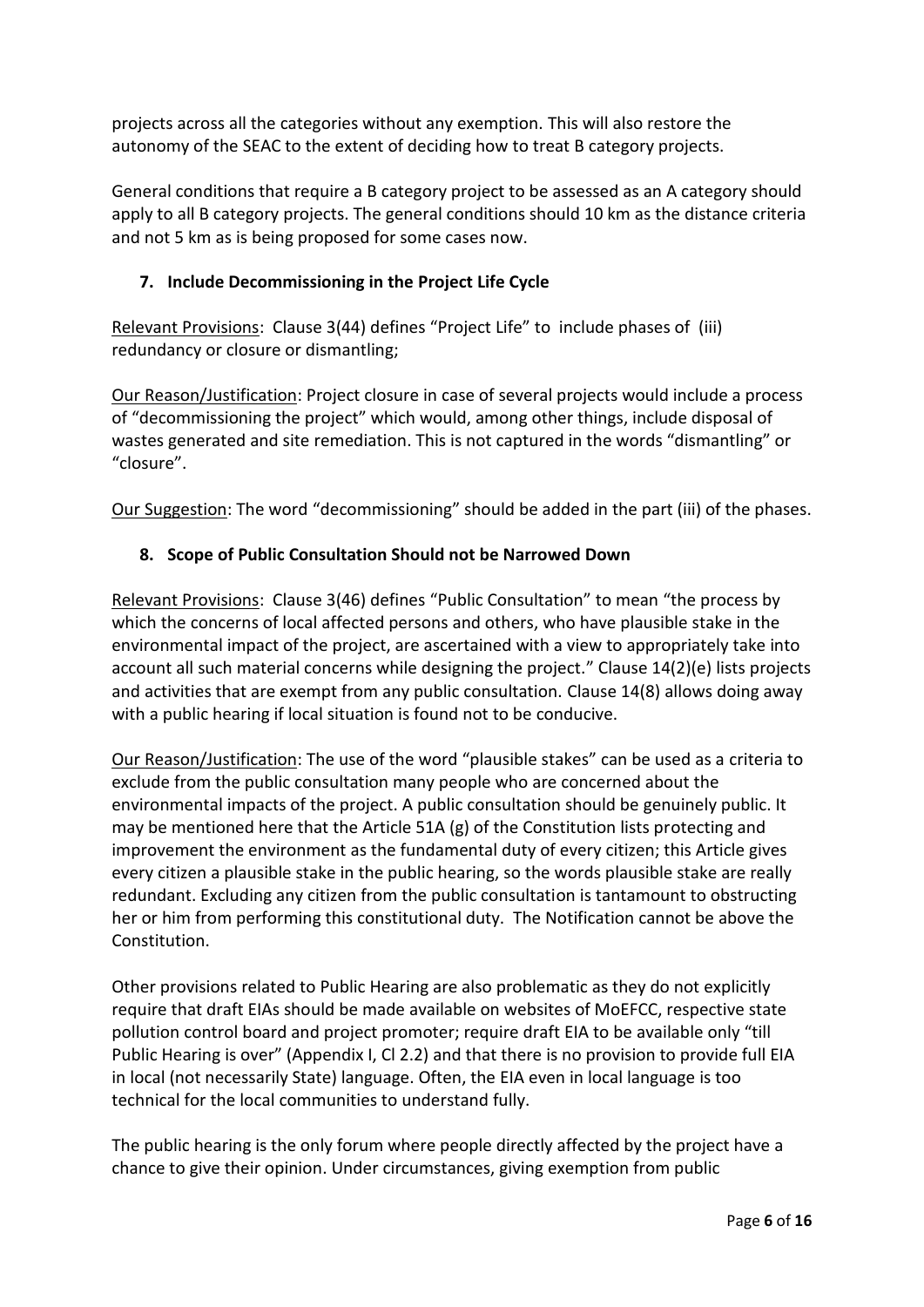consultation to any project is undermining democratic principles and transparency. Hence, it has to be used in the rarest case.

Further, for the same reason, cancelling a public hearing because local situation is not conducive is highly problematic. Often, this is precisely because the local sentiment is against the project.

Our Suggestion: The words 'plausible stake in the environmental impact of the project' should be removed from the definition of Public Consultation and should be replaced with the words "any concerned person".

Further there should be an explicit provision that the *full* Draft EIA will be made available in soft copy on the websites of MoEFCC, respective state pollution control board and project promoter and will remain there in perpetuity. Last but not the least, draft EIA in full must be made available in local language (which may be different from state language).

A process must be provided for where camps are held in several parts of the affected area where the draft EIA is explained in simple terms to local people and their queries answered so that they have a proper understanding of what the EIA says. This will help them participate in an informed manner in the Public Hearing.

No project or activity should be exempted from public consultation, except specific projects involving national defence and security, and these should be also defined very strictly (See our point no. 10) and even in such cases attempts must be made to provide as much chance to people to express their opinion as possible. Liner projects must include public consultation through their right of way, and not just where they pass ecologically protect areas, as they can have serious impacts everywhere. (E.g. canals can disrupt drainage).

If local situation is not conducive, various methods of making it conducive should be tried, but under no circumstances should a public hearing be done away with.

Time available for public hearing process has been shortened, that needs to be restored to the EIA 2006 provisions.

# **9. Levelling of Land Prior to EC Should Not be Allowed**

Relevant Provisions: Clause 4(3) excludes 'fencing and compound wall' and 'levelling of the land without any tree felling' from definition of 'construction work' allowing such levelling to take place before obtaining EC.

Our Reason/Justification: Both these can have impacts on the environment, for example, compound wall can affect drainage.

Our Suggestion: Both these activities should be not be included in the exclusions of "construction" and neither should be permitted before EC.

# **10. Lack of Transparency on "Strategic Considerations" is Too Sweeping**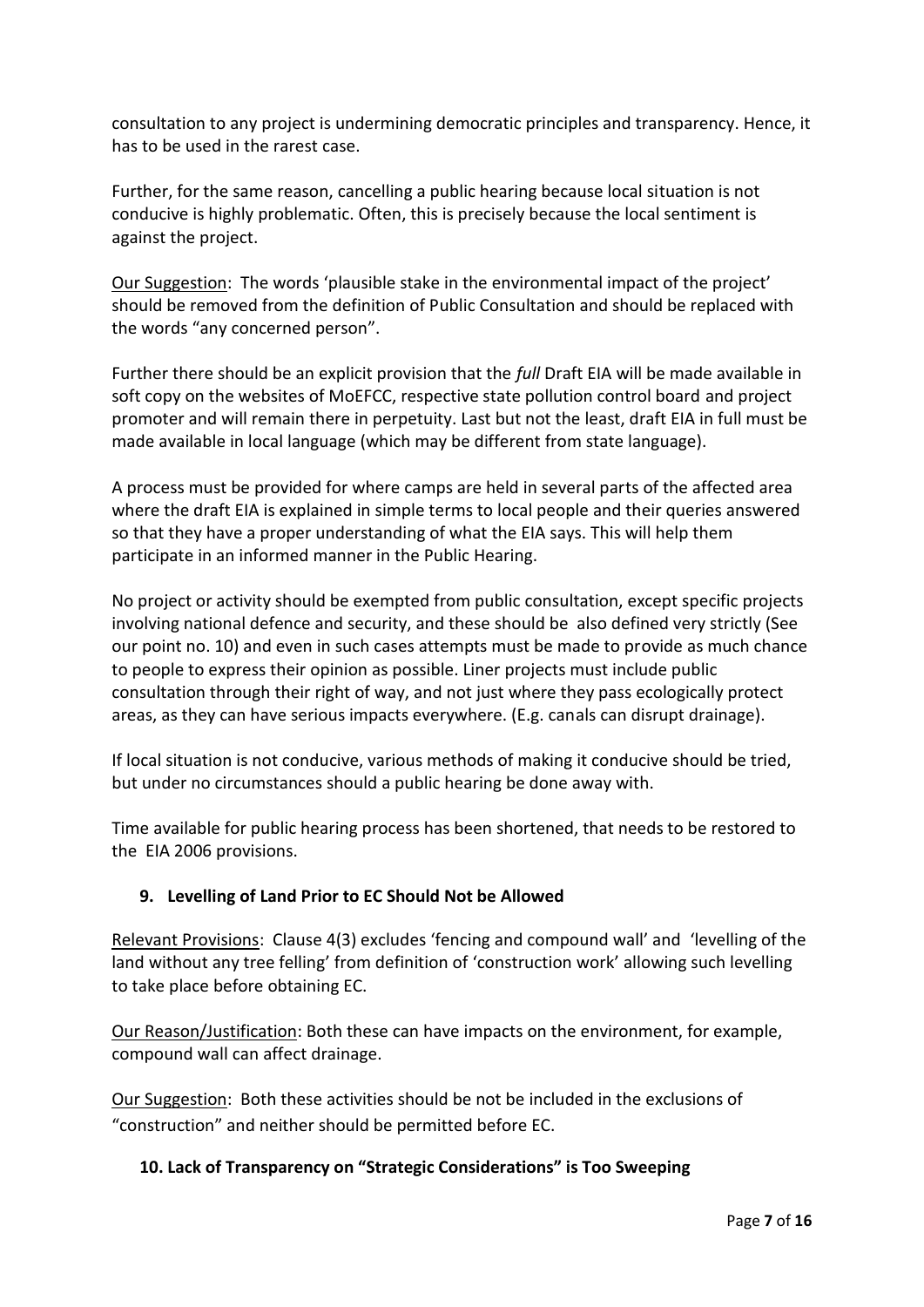Relevant Provisions: Clause 5(7) talks about "All projects concerning national defence and security or involving other strategic considerations, as determined by the Central Government" and says that "no information relating to such projects shall be placed in public domain".

Our Reason/Justification: This is a too sweeping an exemption and put large discretion in the hands of Central Government and liable to be misused.

Our Suggestion: The projects given exclusion of information must be very sharply and narrowly defined, and any discretionary power must have proper procedure of scrutiny by an independent body like the NGT and the clause should provide for use only in exceptional circumstances. Even in projects accepted as involving national defence or strategic considerations, information should be provide to general public after redacting sensitive parts.

# **11. Restructuring and Reforming the EAC**

#### *Please see Part – 2 of our submissions for detailed submissions on this aspect.*

Relevant Provisions: The relevant provisions provide for the composition of the EAC, its functioning and eligibility criteria for the chair among other things. Clause 6(2) provides that the tenure of the EAC shall not be more than three years.

Our Reason/Justification: While the chair of EAC should be strictly filled only by person having experience in environmental sector, we find often retired bureaucrats with little grounding in environment being appointed Chair. No member is full time and hence they are not able to do justice to the load of the number of projects and the study that is needed to be able to assess properly.

Our Suggestion: Primary and necessary criteria for selecting the person for Chair of EACs should be outstanding environmentalist or ecologist, or eminent environmental policy expert who has a demonstrated contribution to environmental conservation and sustainable development. The criteria in Draft 2020 also allow Chair to be appointed from someone who is eminent and has experience "in management or in public administration dealing with various developmental sectors." This criteria can be stated as at most an additional advantage over and above the environmental experience and strictly cannot be in lieu of it.

# **12. Restore Right of EAC to Prescribe Additional TOR**

Relevant Provisions: Clause 12(4) says that "In case, the Regulatory Authority does not refer the matter to the Appraisal Committee within 30 days of date of application in Form-I, sector specific Standard ToR shall be issued, online, on 30th day, by the Regulatory Authority."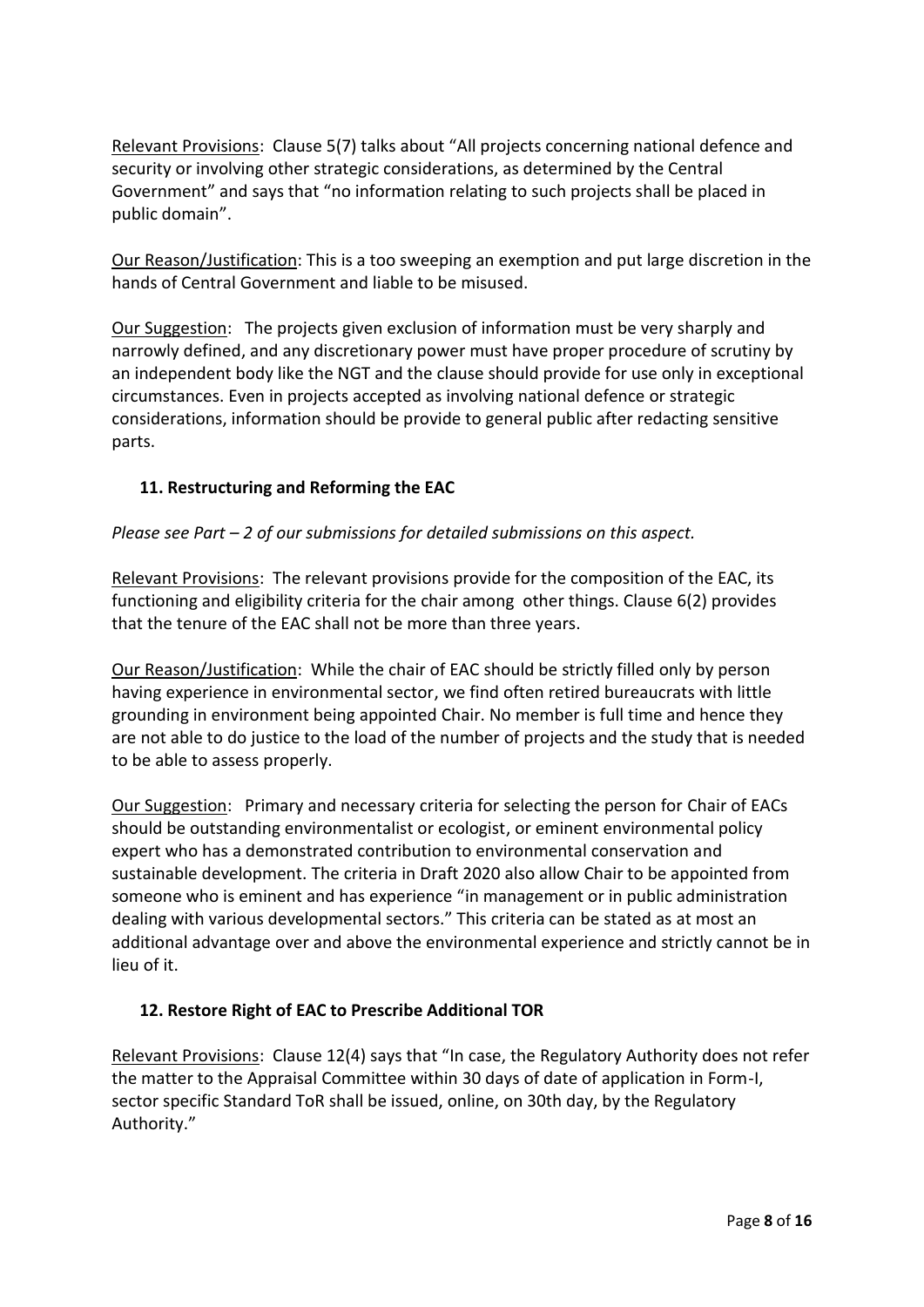Our Reason/Justification: This mean the Expert Appraisal Committee loses the right to issue ToR or reject project at ToR stage in case Regulatory Authority does not refer the project to it. This places too much discretion in the hands of Regulatory Authority not to refer the matter to EAC for grant of ToR, and undermines the EAC.

Our Suggestion: Drop this section of the provision and provide explicitly that Regulatory Authority must refer all applications to EAC, and that the EAC retains its right to issue additional ToR no matter when it first examines the project for scoping.

#### **13. Validity of ToRs and ECs is Excessive: Reduce It**

Relevant Provisions: Clause 12(7) puts the validity of The Terms of Reference for River valley projects at 5 years, and for all others at four years from the date of issue. Similarly, Clause 19 puts validity of EC for construction / installing phase for mining projects at 50 years, river valley projects at 15 years and others at 10 years.

Our Reason/Justification: Validity of ToR for 4 to 5 Years is too high. A lot can change in those 4-5 years in that landscape. Even the validity of baseline data collected by the project proponent to prepare EIA reports is given 3 years in this new draft itself. Similarly, validity of EC as above is also very high, for same reasons.

Our Suggestion: Validity of ToRs in all cases should be 2 years. Validity of EC for all projects should be maximum 7 years.

# **14. Baseline Data Should be Collected for the Full Year**

Relevant Provisions: Clause 13(2) requires baseline data to be collected for one season other than monsoon for EIA Report in respect of all projects other than River Valley projects.

Our Reason/Justification: Baseline data collected for one particular season, that also excluding monsoon, is not enough to assess the year-round environmental impact of the project. Basic environmental principles say that the each season has a different role to play in the life cycle of flora – fauna and ecology.

Our Suggestion: Baseline data should be prepared for all the seasons for all projects.

#### **15. For Assessing Expansion Use all Data Available**

Relevant Provisions: Clause 13(7) says "The post-project monitoring data collected through an environment laboratory duly notified under Environment (Protection) Act, 1986 shall also considered for expansion or modernization of the projects."

Our Reason/Justification: Why only data collected through 'environment laboratory'; because, if it is exclusive to them, will things like CEMS not be accounted for as part of post project monitoring data to be considered while expansion/modernisation of projects?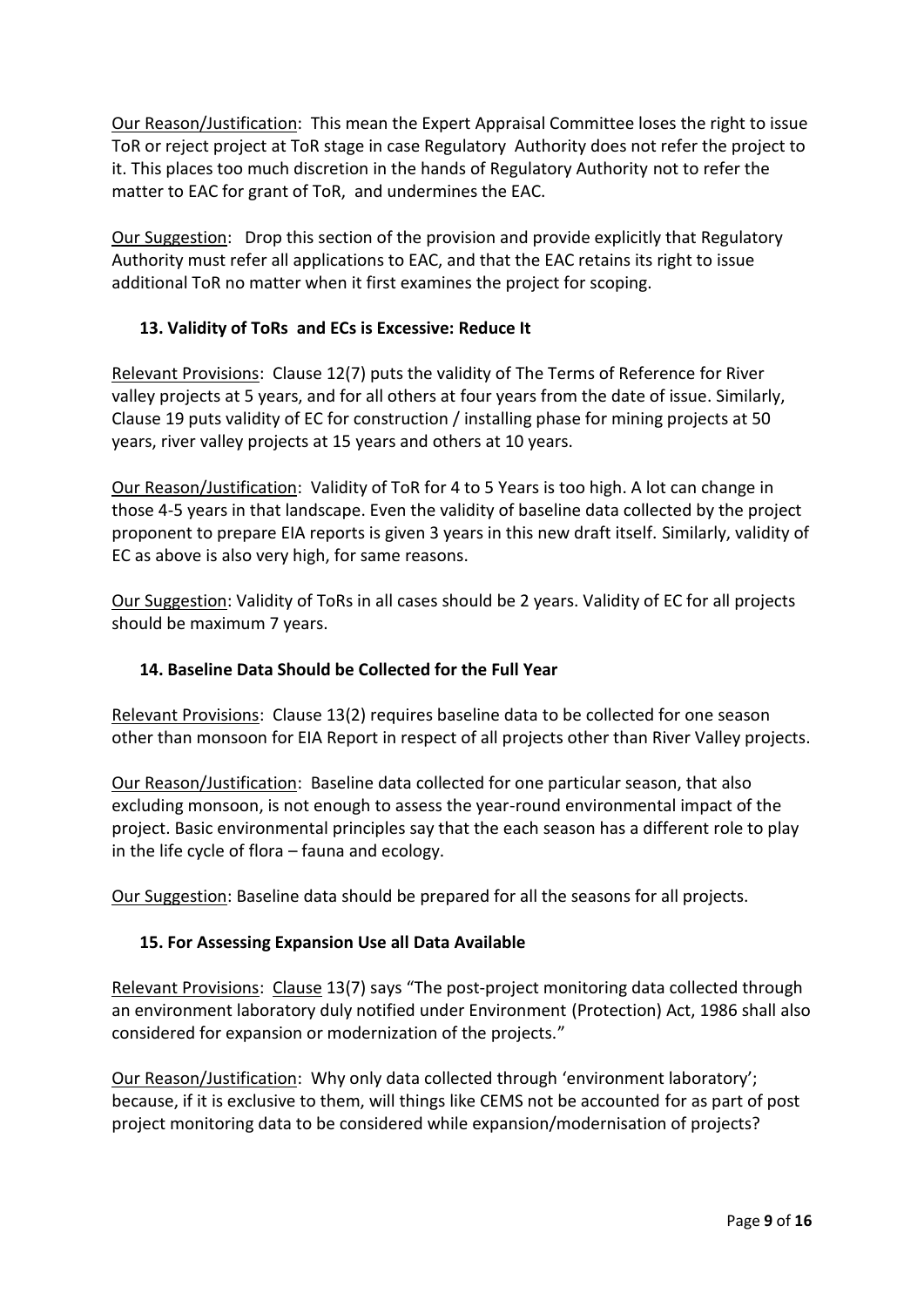Our Suggestion: All available data including CEMS data should be considered for assessing expansion in addition to data collected as post-project monitoring by an environmental lab.

# **16. EAC Should have Powers to Seek Extra Studies As Needed**

Relevant Provisions: Clause 15(7) says **"**No fresh studies shall be sought by the Appraisal Committee at the time of appraisal, unless new facts come to the notice of the Appraisal Committee and it becomes inevitable to seek additional studies from the project proponent and same shall be clearly reflected in the minutes of the meeting."

Our Reason/Justification: This is the first time EAC will see the EIA; so it may want fresh studies. Often, the EIA itself will reveal gaps that need more studies. This provision is unnecessarily restrictive and tends to cast a shadow on the discretion of the EAC and undermines it.

Our Suggestion: Delete this clause.

# **17. Minutes of EAC Meetings Should be Public Right Away after the Meeting**

Relevant Provisions: Clause 17(4) states that "On expiry of the period specified for decision by the Regulatory Authority under subclause (2) above, the decision of the Regulatory Authority, and the final recommendations of the Appraisal Committee shall be public documents."

Our Reason/Justification: This means that the minutes of the EAC would not be out till 30/45 days.

Our Suggestion: This provision should be dropped and replaced by one which says that minutes of the EAC meeting including recommendation of the EAC should be made public in a week after the meeting. And the decision of the regulatory authority be made public soon as it is taken and formalised.

# **18. Concealment or Submission of False Information Should lead to Automatic Rejection**

Relevant Provisions: Clause 17(6) says that **"**Concealment and/or submission of false or incorrect or misleading information or data … shall make the application liable for rejection, and cancellation of prior-EC or prior-EP….shall be decided by the Regulatory Authority, after giving a personal hearing to the project proponent, and following the principles of natural iustice."

Our Reason/Justification: This is problematic as this allows time for the project proponent to continue with activities that can make the project *fait accompli*. Moreover, making such concealment or false information only "liable" for rejection is to leave open a loophole to let them escape consequences.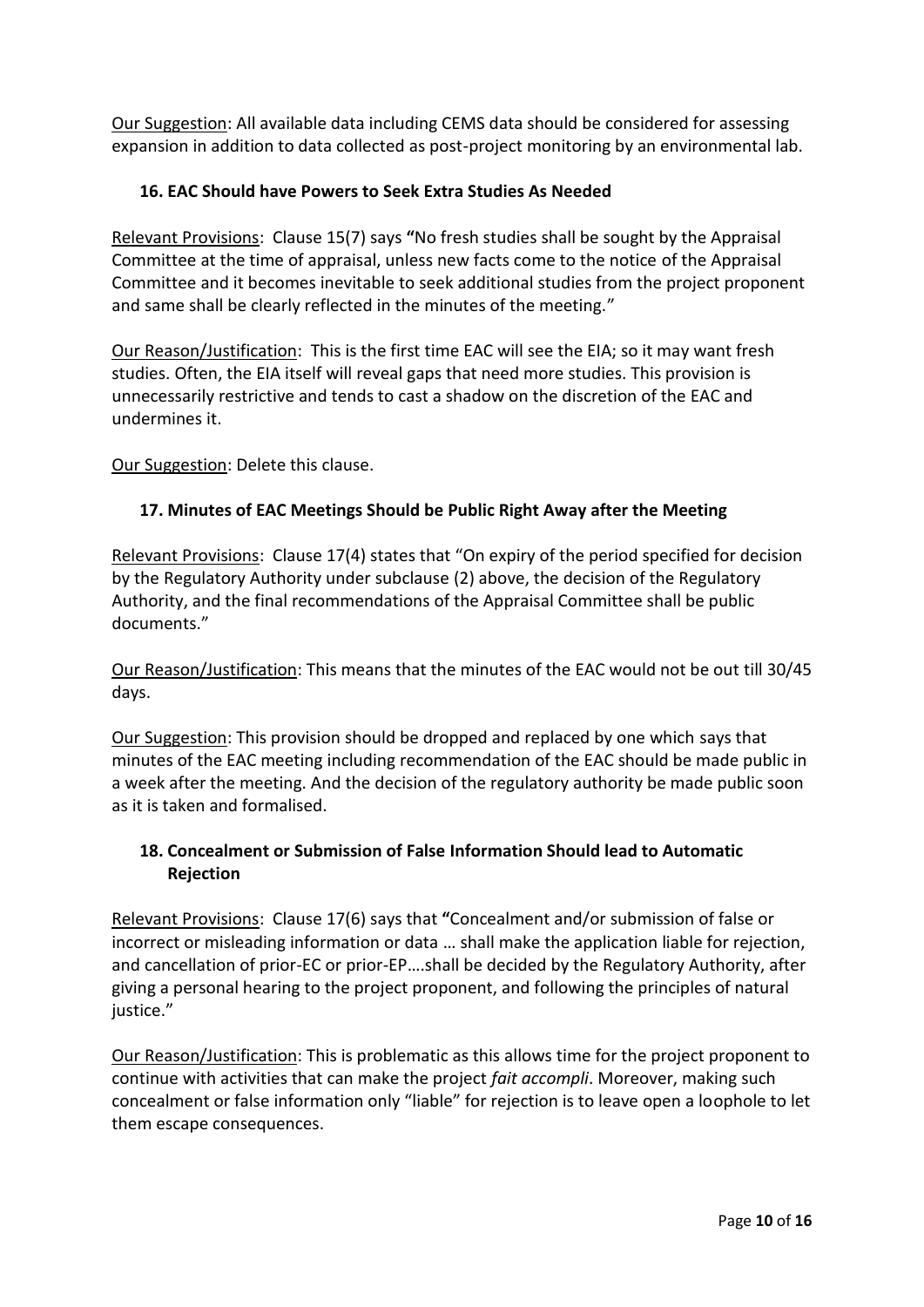Our Suggestion: The process of personal hearing of the project proponent should be limited to and related to establishing that the concealment of information or submission of false information has happened. Once this is established, rejection of proposal or cancellation of EC if granted, should be automatic. As should the black-listing of the ACO, EIA coordinator, and the Project Promoter. PP should not be allowed to apply again with this or any other project for 2 years. Project itself should have to start application process de novo. Clause 17(7) that enables for Ministry to take action on blacklisting should make such balcklisting automatic on cognisance of false or incorrect or misleading data.

# **19. Significant Amendments to EC Should Requirement Additional EIA and Public Hearing**

Relevant Provisions: Clause 18(1) states "The project proponent shall make an online application in Form-4 to the Regulatory Authority concerned on the designated portal regarding any change in the terms and conditions of prior-EC or prior-EP, as the case may be." Subsequent clauses require appraisal in 45 days.

Our Reason/Justification: No mention is made of supplementary EIA or public hearing in case of significant amendments in the main clauses. The Form-4 does include in its check list of documents an addendum to EIA/EMP but there it is not mentioned in the main clauses.

Our Suggestion: Clauses must explicitly make the provision that EAC will ask for additional or supplementary EIA for significant amendments lime new ash pond, change in transportation method of coal, etc and also call for new public hearing.

# **20. All Documents to be Made Available in Public Domain**

Relevant Provisions: Clause 20(2) says **"**The Regulatory Authority shall place the prior-EC or prior-EP, as the case may be, in the public domain on its designated portal."

Our Reason/Justification: It is not enough to place just the EC or EP in public domain. These are not sufficient to be able to understand full impact of project nor for ensuring follow up that proper mitigation is being implemented.

Our Suggestion: Along with EC, all relevant documents should be placed and remain available on the website including but not limited to Form-1 and all other applications, EIA, EMP, all related documents, additional and supportive studies carried out, compliance and monitoring reports, CEMS data etc.

# **21. Compliance Monitoring to be Every Six Months**

Relevant Provisions: Clause 20(4) requires project proponent to submit compliance reports in respect of conditions stipulated in prior-EC / EP once a year.

Our Reason/Justification: This is not sufficient. EIA 2006 Notification requires six monthly reporting. Even the NGT, in its recent order in the Vizag styrene leakage case has observed that "The present scenario of monitoring once in 4.5 years and planned modification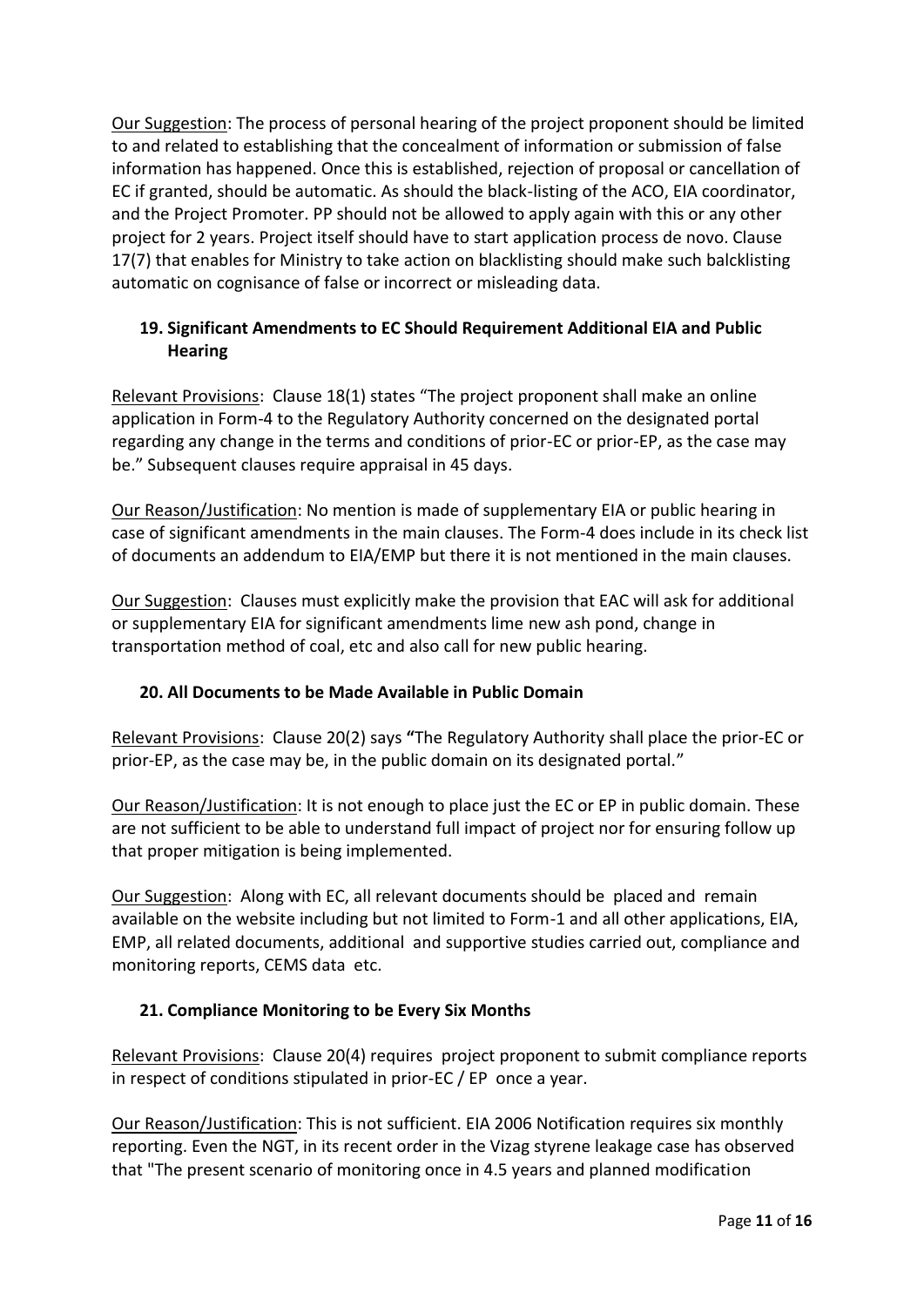resulting in monitoring in 2.5 years is farce and does not meet the requirement of law by any standards. As already observed monitoring has to be, as far as possible, quarterly and in no case less than twice a year." And "We are, thus, of the view that for meaningful monitoring, all Category A projects are monitored not less than twice in a year and all Category projects are monitored not less than once in a year." (OA 73/2020, Order Dated 1.06.2020, Principal Bench)

Our Suggestion: Compliance reports should be submitted by PP every six months.

## **22. Liability for Violations in Case of Transfer of EC**

Relevant Provisions: Clause 21(1) discusses the process for transfer of EC to another legal entity.

Our Reason/Justification: While this requires the new holder of EC to give an undertaking that he / she will be bound by the EC conditions, this leaves a certain ambiguity regarding the liability of earlier holder of EC with regards earlier and ongoing violations as well as impacts.

Our Suggestion: In case of previous or ongoing violations/ environmental/health impacts, we suggest that the current holder of EC be held liable for all financial consequences as well as for mitigation and remedial actions (since EC is given to the project) but the earlier holder of EC be held responsible for any criminal liability.

#### **23. Who can take cognisance of violations**

Relevant Provisions: Clause 22(1) stats that for violation cases, the cognizance of the violation shall be made on the:-

- (a) suo moto application of the project proponent; or
- (b) reporting by any Government Authority; or
- (c) found during the appraisal by Appraisal Committee; or
- (d) found during the processing of application, if any, by the Regulatory Authority

Similar provision is there in Clause 23 (1) in dealing with compliances.

Our Reason/Justification: The absence of role for concerned citizen to also bring in complaints of violations is shocking, since in most cases it is citizens and citizen groups who have highlighted environmental violations. This will make is possible for concerned authority to refuse to take congniscance of citizen complaints.

Our Suggestion: Add to this list (in Clause 22 and 23 both): "complaint made and brought to the notice of the Appraisal Committee or Regulatory authority / MoEFCC by any concerned citizen/citizens/ citizen groups".

*Note: This is not-withstanding our total opposition to the provision for violations (and postfacto award of environmental clearances) which later on these comments we have suggested be deleted totally from Draft 2020.*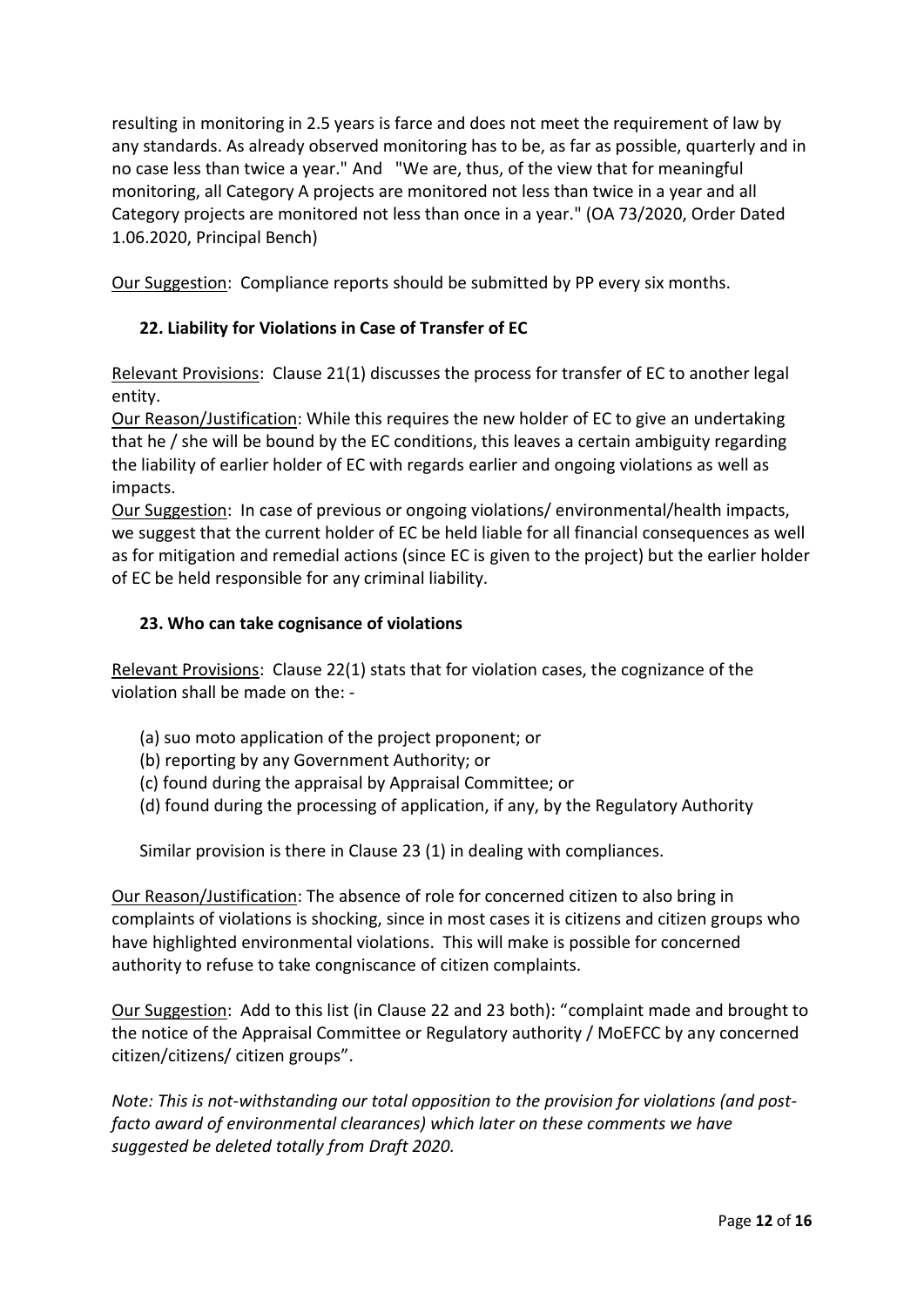# **24. Provision for Post Facto Clearance in Case of Violations Be Deleted**

Relevant Provisions: The entire clause 22 proposes that in case projects have gone ahead with construction and operation without environmental clearance, they can secure postfacto clearances

Our Reason/Justification: This provision is completely against basic principles of environmental management as the appraisal has to be done before construction or operation begins, else impact, often irreversible can take place. Such a provision is also completely anti-thetical to the very notion of prior environmental clearances, which is the core of the EIA Notification as well as of the EIA process in India, precisely because environmental principles require EC and EIA to be done prior to the project construction. This provision will actually incentivise project promoters to skip the application for EC and go ahead with project construction and operation without EC.

The Supreme Court (Civil Appeal No. 1526 of 2016, Alembic Pharmaceuticals Ltd., Appellant Versus Rohit Prajapati & Ors.,Respondents, Order dated 4 April 2020) has also strongly criticised such provision, saying

"The concept of an ex post facto EC is in derogation of the fundamental principles of environmental jurisprudence and is … detrimental to the environment and could lead to irreparable degradation… Allowing for an ex post facto clearance would essentially condone the operation of industrial activities without the grant of an EC. In the absence of an EC, there would be no conditions that would safeguard the environment. … environment law cannot countenance the notion of an ex post facto clearance."

Moreover, the provisions say that "The project proponent shall prepare the report of assessment of ecological damage" which is the most obvious and a serious conflict of interest.

Last but not the least, it allows the grant of post-fact EC on mere payment of fine (and does not insist on any criminal action or blacklisting of the project promoter), inverting the principle of "polluter pays" to its perversion "pay and pollute". The fine imposed is ridiculously low. For example, considering the highest fine (Clause 22(9)) for violation in a category A project, it is rupees 10,000/ day or Rs 36.5 lakh per year, which is a very small amount considering the benefit a project proponent makes from a category A project.

Our Suggestion: This entire provision should be scrapped. Any project found under construction or operating without EC should be shut down, and criminal and civil action taken against its project promoters and they should be blacklisted.

# **25. Addressing Non-Compliance is Very Weak**

Relevant Provisions: Clause 23 deals with action on non-compliance to EC/EP conditions.

Our Reason/Justification: The only action that is proposed is for the non-compliance be reported to a Committee and if this committee finds non-compliance has happened, all it does it it asks the project promoter to comply! Since PP has not complied earlier, it's a moot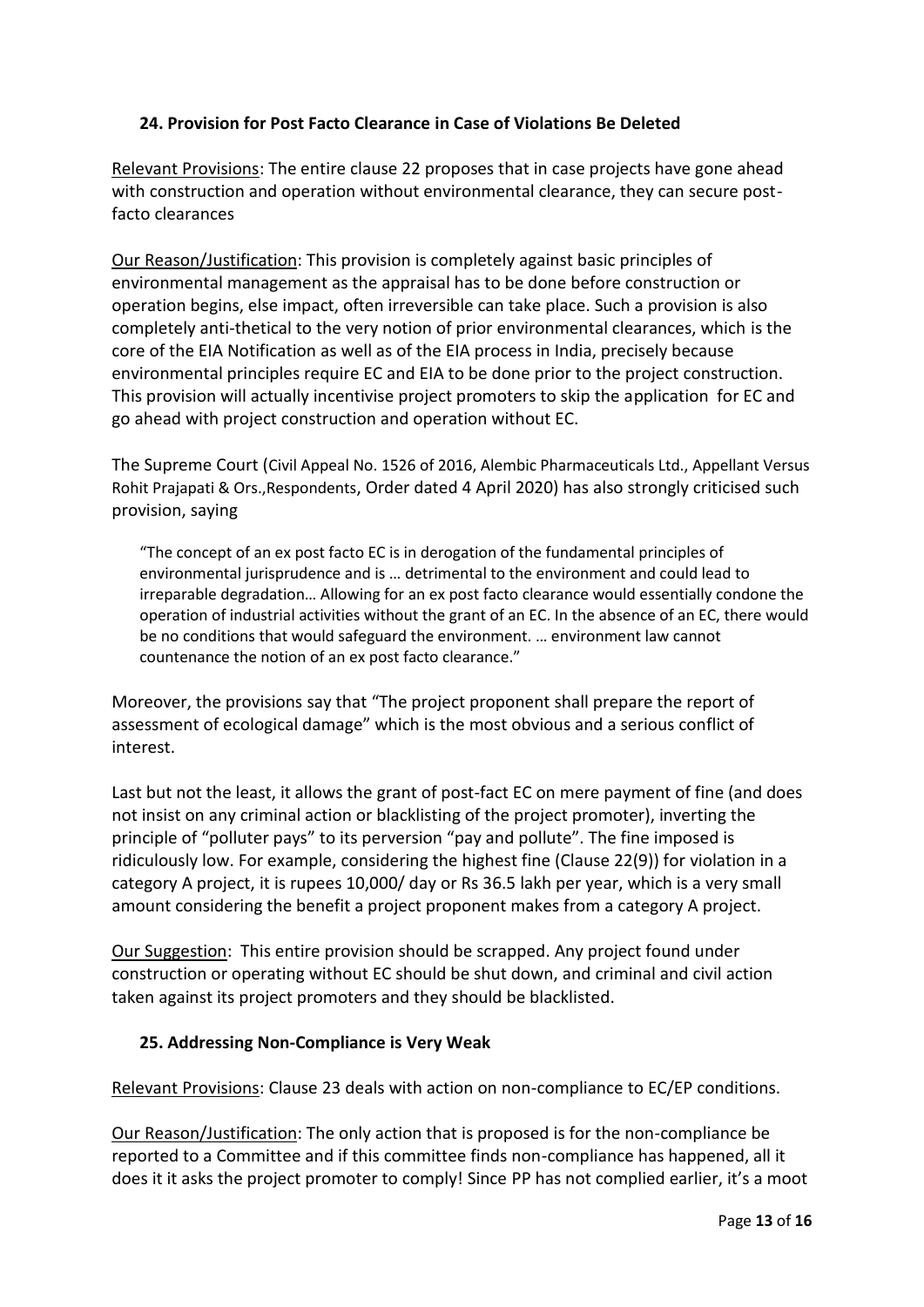question as to why he will do so now. The only difference is that he has to submit a Bank Guarantee, which essentially means that he has to pay only a fine (at most) in case of repeat non-compliance. This entire provision is a sure incentive for non-complying, because after non-compliance in the first instance, and PP can always comply in the case the Committee asks it to comply with no fine or penalty.

Our Suggestion: Any instance of non-compliance even in the first instance should require substantial (and commensurate) penalties and not just an order to comply; and in case of non-compliance that can have health consequences, criminal action also. Repeat of non compliance must call for higher penalties including suspension of operation of plant and cancellation of EC, depending on the level of offence.

Also, Clause 23(1) should be amended so that cognisance of non-compliance should be taken also on "complaint made and brought to the notice of the Appraisal Committee or Regulatory authority / MoEFCC by any concerned citizen/citizens/ citizen groups". (See

# **26. Don't Use DMF for Implementation of EMP**

Relevant Provisions: Clause 24(3)(b) states that "The District Mineral Fund can also be used to augment the fund for implementation of EIA or EMP, as the case may be."

Our Reason/Justification: Funds from the district mineral foundations are there to be utilized only for the upliftment of the local people in mining affected area. This clause is enabling the project proponent to use funds from DMF for implementing programs like EMP, which are solely the responsibility of the project proponent. This is a mis-use of the DMF.

Our Suggestion: The DMF is to be used to ameliorate impacts of mining, should not be used for EIA/EMP implementation. The EIA/EMP should remain responsibility of Project proponent and part of cost of the project.

#### **27. List of Projects Exempted from EC is too Sweeping**

Relevant Provisions: Clause 26 lists projects or activities that are exempted from seeking EC/EP.

Our Reason/Justification: This list is too sweeping and includes a number of activities that have large impacts and should not be granted exemption from EC. We list them below in our suggestions with our reasons.

Our Suggestion: Following items should be taken off the list.

26 (6) Extraction or sourcing or borrowing of ordinary earth for the linear projects such as roads, pipelines, etc. – **Reason:** This can have large impacts on drainage patterns, wildlife corridors etc.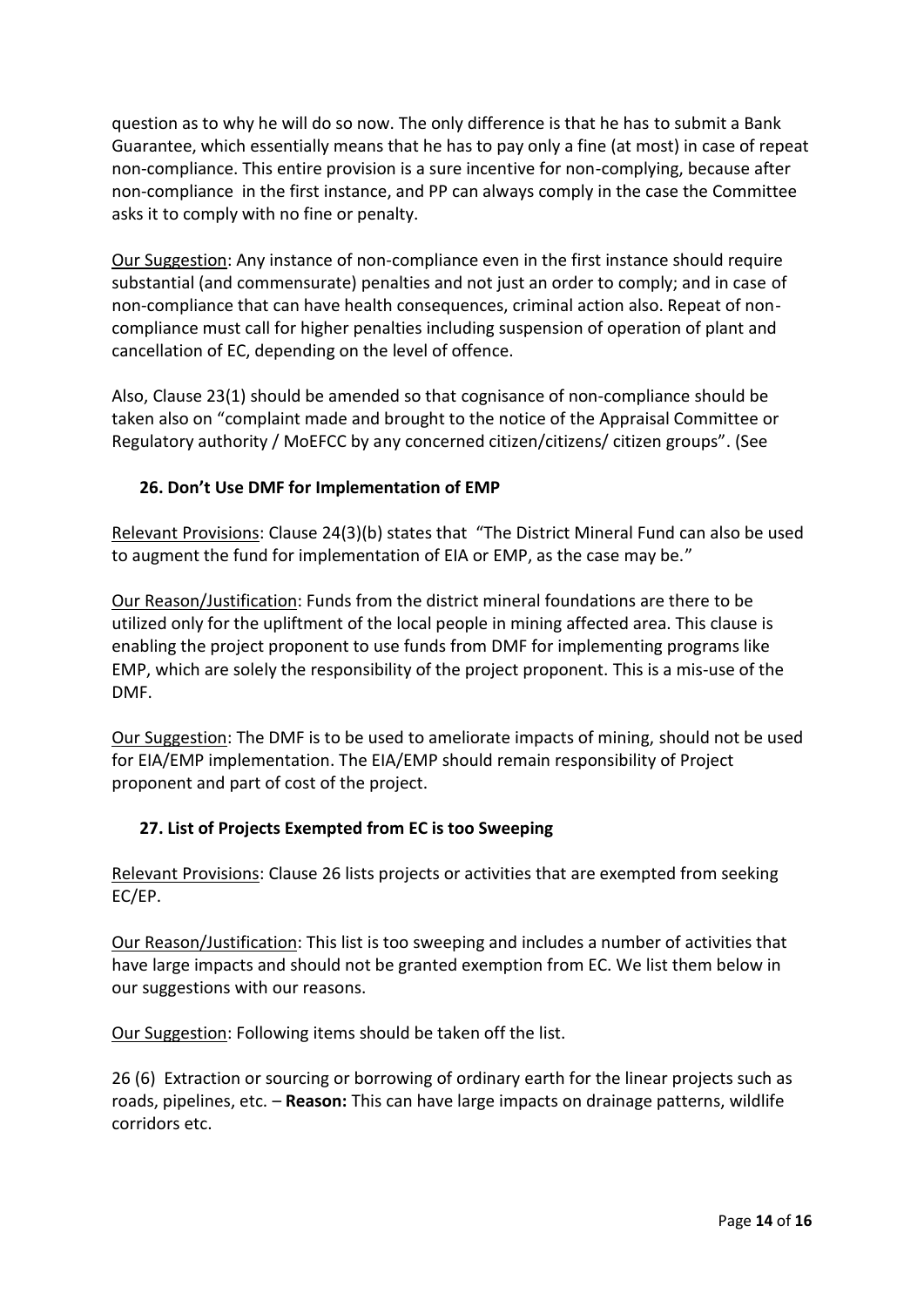26 (7) Dredging and de-silting of dams, reservoirs, weirs, barrages, river, and canals for the purpose of their maintenance, upkeep and disaster management; - **Reason:** Such dredging can have large impacts, disposal of dredged material can have large impacts, this provision can be misused to exempt dredging for inland waterways from EC.

26 (14) Solar Photo Voltaic (PV) Power projects, Solar Thermal Power Plants and development of Solar Parks, etc. – **Reason**: Some of these are very large projects, require large stretches of land, can have significant impacts.

26(19): Coal and non-coal mineral prospecting; **Reason**: Can have large impacts, especially since such deposits are often in forest and high bio-diversity areas.

26(23): Crushing and screening (sizing of ore) without up gradation process of ore; **Reason**: Can have high impacts, including dust, increase in PM, effluent discharge.

Clause 26(39): Maintenance Dredging; **Reason**: This is one of the most intrusive activities and is done repeatedly and regularly, and has large impacts on riverine and coastal ecosystems and habitats. Will happen on a large scale as the inland waterways and Sagarmala programs are rolled out.

#### **28. Schedule Entries**

Relevant Provisions: These comments pertain to the various entires in the Schedule

Our Reason/Justification: Given below with the suggestions

#### Our Suggestion:

**Overall:** Eliminate the category B2 as proposed right now, that is, as a category that needs EP and not EC, for which neither EIA, nor public hearing nor appraisal is needed. Instead, restore the B2 as a sub-category of Category B where EIA and Public hearing is mandatory but level of EIA scrutiny may be less.

Note – for the purpose of our comments below, we are assuming that there will be no B2 as proposed in Draft 2020. Meaning of categorisation is as per Notification 2006, which means Category A are projects appraised at the centre and B are those appraised at the state level. All projects, including all those in category B will need EIA, public hearing and appraisal but for B2 category the EIA scrutiny may be of a lesser scale. All projects will undergo screening to decide the category and level of screening.

**Entry 3:** River Valley. It has been seen that even small hydropower projects can have large impacts. So all hydropower projects must be in category A except those below 25 MW which can be in Category B.

**Entry 4**: Similarly, all irrigation projects must be under category A or B. We suggest only those below 2000 ha of command area be in category B.